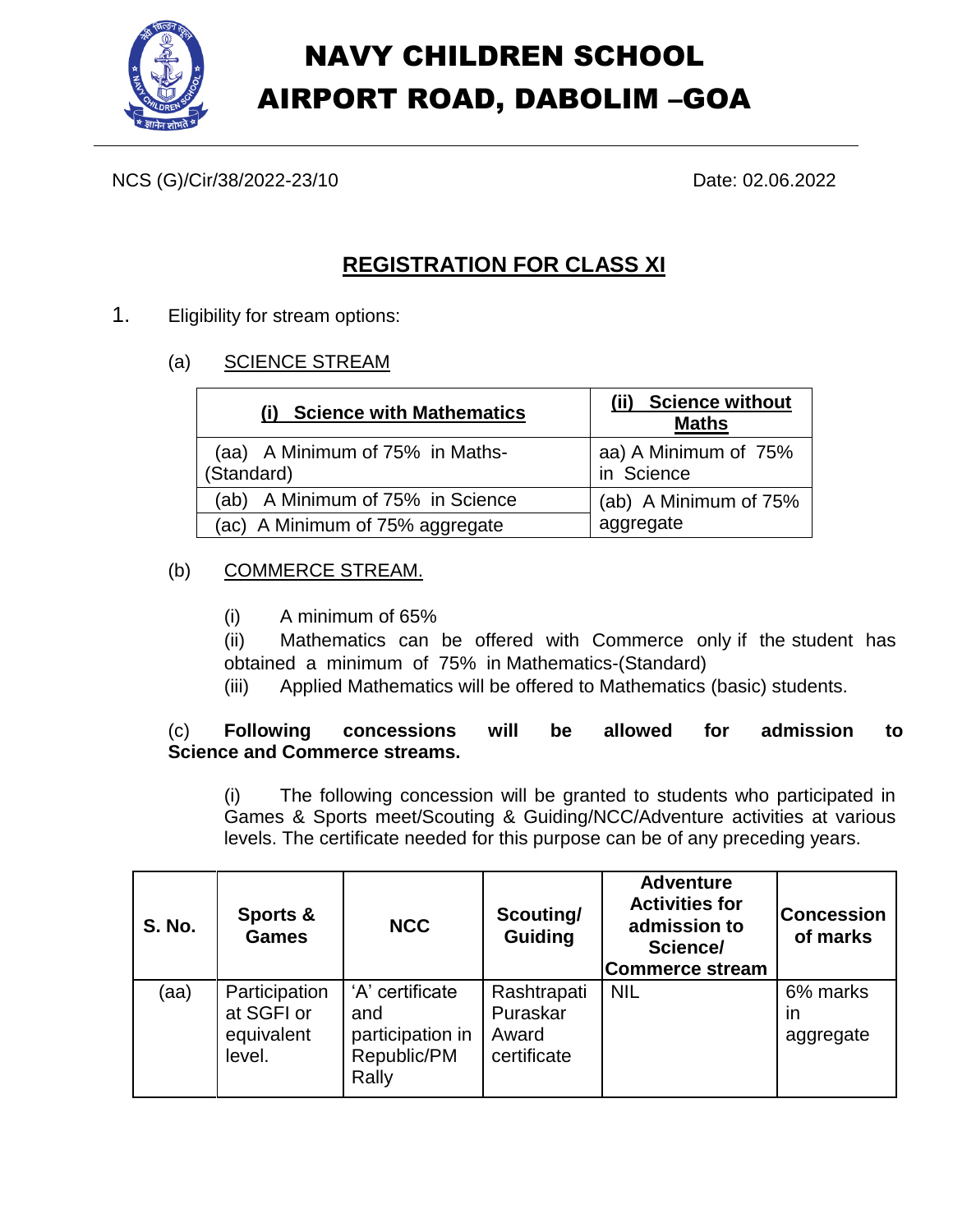| (ab) | Participation<br>at CBSE<br><b>National</b><br>level           | 'A' certificate<br>and best<br>Cadet<br>in Distt/State<br>level | Rajya<br>Puruskar<br>Award<br>certificate<br>with 07<br>proficiency<br>badges. | <b>NIL</b>                                                     | 4% marks<br>in<br>aggregate |
|------|----------------------------------------------------------------|-----------------------------------------------------------------|--------------------------------------------------------------------------------|----------------------------------------------------------------|-----------------------------|
| (ac) | Participation<br>at CBSE<br>Cluster /<br><b>District Level</b> | 'A' certificate                                                 | Tritiya<br>Sopan<br>certificate<br>with 05<br>proficiency<br>badges            | Participation in at<br>least one 10-days<br>adventure activity | 2% marks<br>in<br>aggregate |

#### **(ii) Maximum concession under Sports /Games /NCC /Scout /Guide /Adventure will not exceed 6% Marks in aggregate**

#### (d) HUMANITIES STREAM

(i) All students, declared successful in the Class X exam by the CBSE, will be given admission based on scores secured in the following order: English, Social Science, 2<sup>nd</sup> Language, Science.

(ii) Mathematics can be offered if the student has obtained a minimum of 75% in Mathematics-(Standard)

2. List of subjects for class XI wef academic year 2022-2023

3. Career assessment report/aptitude test mandatory for the same. Mindlers Pvt Ltd onboard with the school for career guidance and aptitude test.

|                       | <b>SUBJECT-</b><br><b>S. NO.</b> | <b>SCIENCE STREAM</b>   | <b>COMMERCE STREAM</b>       | <b>HUMANITIES STREAM</b>  |
|-----------------------|----------------------------------|-------------------------|------------------------------|---------------------------|
|                       | 1                                | <b>ENGLISH</b>          | <b>ENGLISH</b>               | <b>ENGLISH</b>            |
| <b>COMPULSORY</b>     | $\overline{2}$                   | <b>PHYSICS</b>          | <b>ACCOUNTANCY</b>           | POLITICAL SCIENCE         |
|                       | 3                                | <b>CHEMISTRY</b>        | <b>BUSINESS STUDIES</b>      | <b>HISTORY</b>            |
| <b>FOURTH SUBJECT</b> | 4                                | MATHS / APPLIED MATHS   | <b>MATHS / APPLIED MATHS</b> | MATHS / APPLIED MATHS     |
|                       |                                  | PHYSICAL EDUCATION/YOGA | PHYSICAL EDUCATION / YOGA    | PHYSICAL EDUCATION / YOGA |
|                       |                                  | <b>PSYCHOLOGY</b>       | <b>PSYCHOLOGY</b>            | <b>PSYCHOLOGY</b>         |
|                       |                                  | <b>LEGAL STUDIES</b>    | <b>LEGAL STUDIES</b>         | <b>LEGAL STUDIES</b>      |
|                       |                                  | <b>HOME SCIENCE</b>     | <b>HOME SCIENCE</b>          | <b>HOME SCIENCE</b>       |
| <b>FIFTH SUBJECT</b>  | 5                                | COMPUTER SCIENCE        | IP.                          | <b>GEOGRAPHY</b>          |
|                       |                                  | <b>ECONOMICS</b>        | <b>ECONOMICS</b>             | <b>ECONOMICS</b>          |
|                       |                                  | PHYSICAL EDUCATION      | PHYSICAL EDUCATION           | PHYSICAL EDUCATION        |
|                       |                                  | PAINTING                | IPAINTING                    | PAINTING                  |
|                       |                                  | <b>BIOLOGY</b>          |                              | <b>SOCIOLOGY</b>          |
| (ANY TWO)             |                                  |                         |                              |                           |